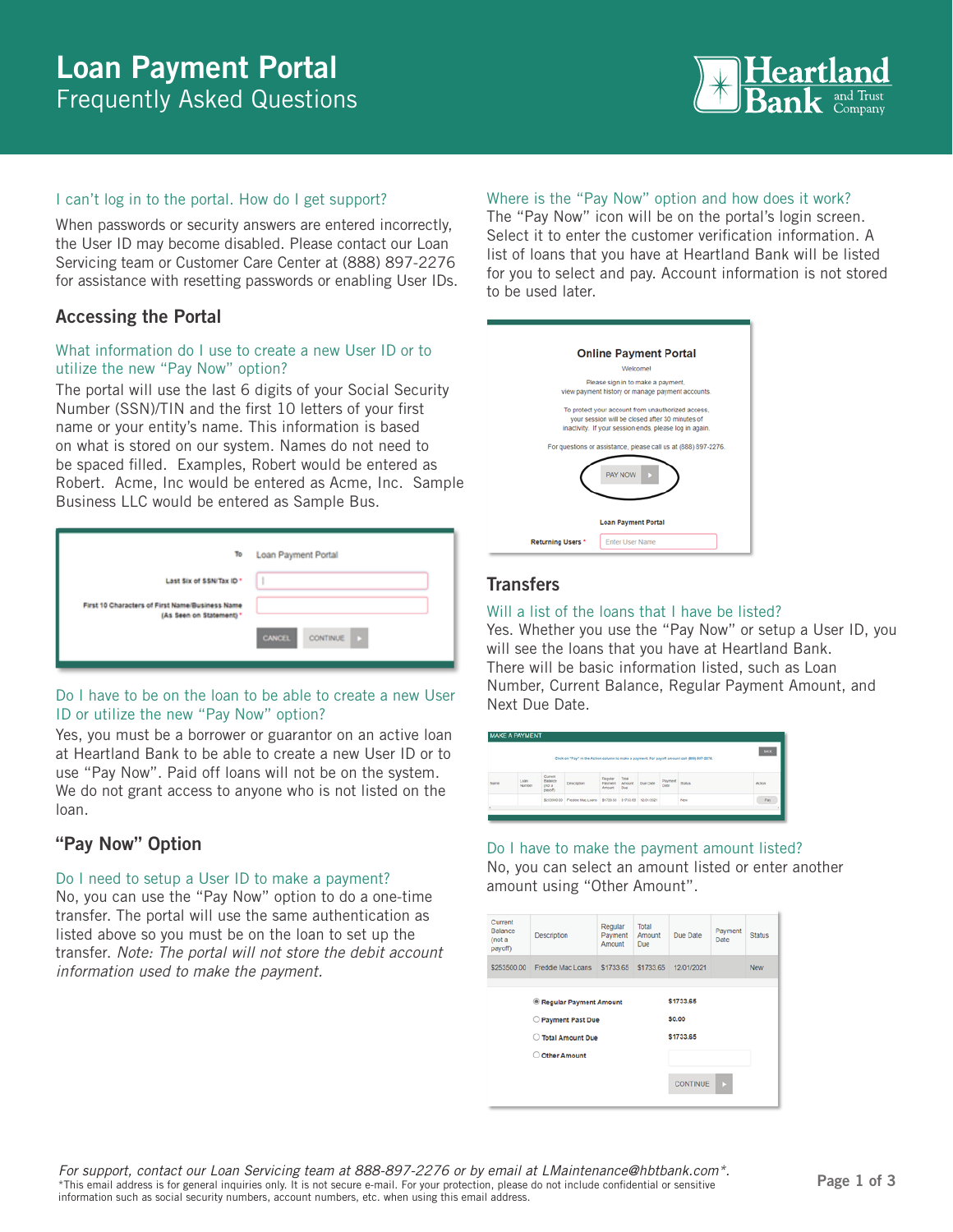# Loan Payment Portal Frequently Asked Questions



### What is the payment cut-off time?

Transfers submitted by 7:00 pm CST on a business day will be processed that day. Any transfer submitted after 7:00pm CST or on a non-business day will be processed on the next business day. Note: Cutoff times may change on New Year's Eve. Any changes will be listed on the Portal site.

Cutoff Time: All Payments submitted after 7:00 p.m. CST will be posted on the next business day. Payments scheduled on or created on weekends or Federal Holidays will be posted on the next business day.

### Can I post a Principal Only, Escrow Only, or Escrow Shortage payment?

All payments are posted as a Regular payment, which pay the amount that is due including interest. You can designate in the "Additional Payment Information" how you want the payment posted. We will review this information and adjust the payment on the next business day per your direction.

| Principal Only<br><b>Additional Payment Information</b> |
|---------------------------------------------------------|
|---------------------------------------------------------|

### When I set up a "recurring" payment, there is a field for "Include a Single Payment Now" option. What will this option do with the payment?

If this option is selected, the payment will process that day. The "recurring" payment will begin on the date listed in the "Start Date".

 $\blacktriangleright$  For example, if today is 12/1/21 and the transfer is to process each month on the 1st day beginning on 12/1/21, there are two options.

 Select "Include a Single Payment Now" and put 1/1/2022 in the "Start Date".

• Do not select "Include a Single Payment Now" and put 12/1/2021 in the "Start Date".

#### *Using a Single Payment Now*

| Include a Single Payment Now | El For \$1,733.65                  | $\bullet$<br>z. |
|------------------------------|------------------------------------|-----------------|
| Frequency *                  | Once a Month »                     |                 |
| <b>Payment Day</b>           | Last Day                           |                 |
| <b>Start Date</b>            | 1/1/2022<br>m                      |                 |
|                              | Next Payment will occur 01/31/2022 |                 |
| <b>Infinite Payment</b>      | п                                  |                 |
| Of Payments *                | $12^{12}$                          |                 |

### *Not Using a Single Payment Now*

| <b>Recurring Payments</b> |  |
|---------------------------|--|
|                           |  |

### Can I set up a recurring payment?

Yes, you can set up a "Recurring" payment. This option will only be available if you log in to the portal. When selected, it will display additional fields to complete.

Do I need to indicate the number of payments to process? Yes. This number can be specific or infinite. If you choose "Infinite Payment", the payment will continue until you cancel it. We may cancel it at any time if the loan pays off, has multiple returned payments, or has suspected fraud.

| Include a Single Payment Now | For \$1,733.65                    |   |
|------------------------------|-----------------------------------|---|
| Frequency *                  | Once a Month .                    |   |
| Payment Day                  | Last Day                          | ¥ |
| <b>Start Date</b>            | 11/30/2021<br>в                   |   |
| <b>Infinite Payment</b>      | memori will occur 11/30/2021<br>п |   |
| # Of Payments *              | 12                                |   |

| Include a Single Payment Now |                                    |  |
|------------------------------|------------------------------------|--|
|                              | Por \$1,733.65                     |  |
| Frequency*                   | Once a Month +                     |  |
| Payment Day                  | Last Day                           |  |
| <b>Start Date</b>            | 12/1/2021<br>面                     |  |
|                              | Next Payment will occur 12/31/2021 |  |
| Infinite Payment             |                                    |  |
| # Of Payments *              | 12                                 |  |